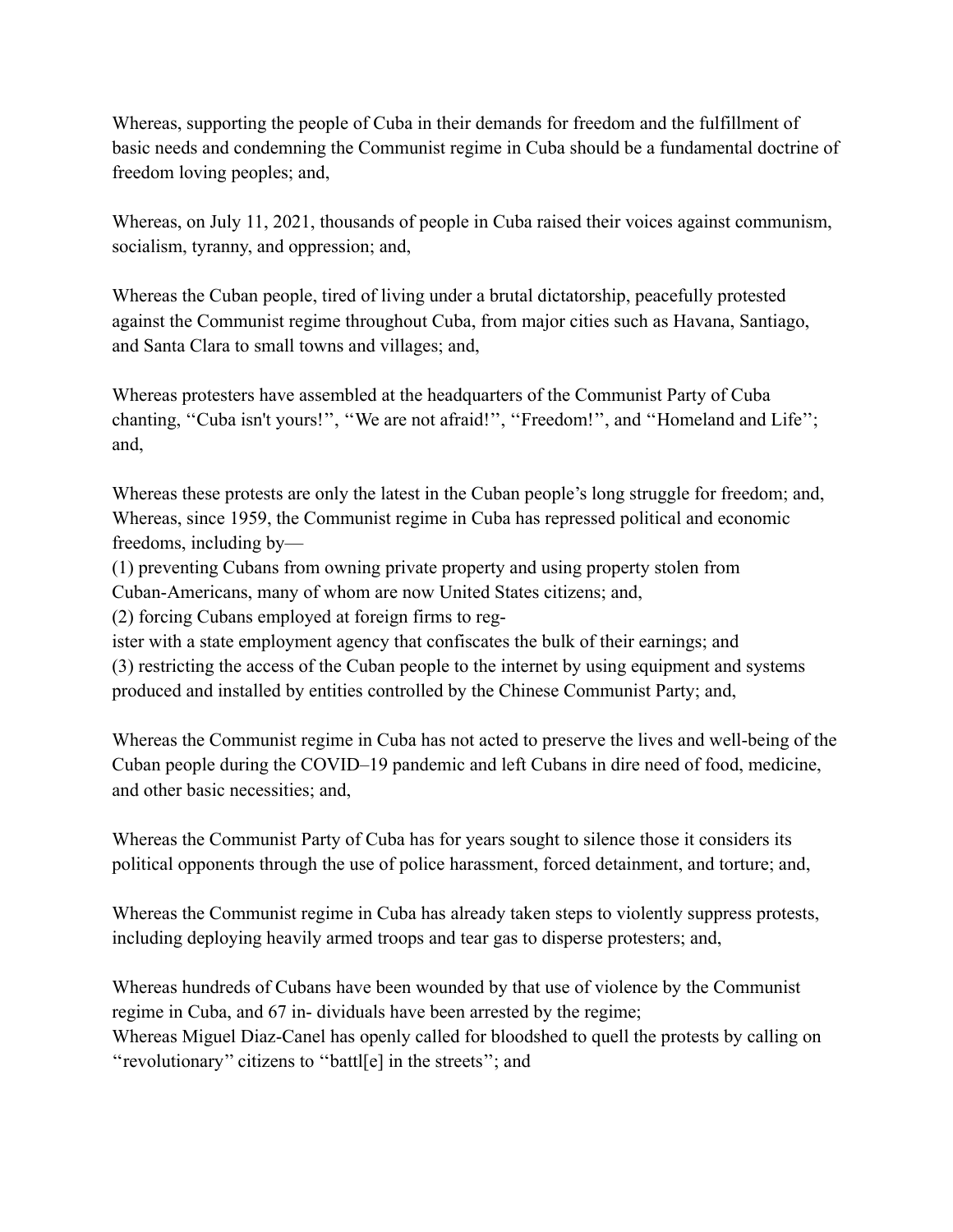Whereas the Communist regime in Cuba has for years resisted the efforts of the United States and its allies to bring freedom to Cuba, including by—

(1) threatening the mass deportation of people in order to destabilize local government services in the United States;

(2) harboring terrorists and fugitives from the United States wanted for committing violent crimes in the United States; and

(3) jamming the radio broadcasts of Radio and TV Marti, which provide critical information on the outside world to the Cuban people; and

Whereas, since 1959, the United States has stood steadfastly in support of the freedom of the Cuban people:

Whereas, the Republican Party Platform adopted by the RNC in 2020 includes America Resurgent as a key plan, and states "...Tyranny and injustice thrive when America is weakened. The oppressed have no greater ally than a confident and determined United States…", AND

WHEREAS, the Winnebago County Republican Central Committee (hereafter referred to as WCRCC) organized in Winnebago County, Illinois states in its bylaws that its purpose is "... to develop, foster, advance, and perpetuate the principles of the Republican Party."AND

WHEREAS, the WCRCC has elected or appointed the members of its executive committee, and chosen through its bylaws to be represented the executive committee and the Party Chairman;

Now, therefore, be it 1 Resolved, That the WCRCC

(1) expresses support for the people of Cuba on

their courageous efforts to advance freedom and democracy in Cuba;

(2) calls on Cuban security forces to respect the fundamental rights of the Cuban people to peacefully protest while raising their voices and demanding ''Libertad'';

(3) calls on the Communist regime in Cuba to immediately release all political prisoners and calls for the end of acts of repression and arbitrary imprisonment of members of the opposition, artists, and journalists;

(4) urges the United States Government and the President to coordinate an international effort to publicly condemn the violence, arbitrary arrests, persecution, threats, and intimidation against the people of Cuba, to provide refuge for all people seeking asylum from Cuba, and to negotiate the peaceful transition from the Communist regime to freedom and democracy.

(5) calls for the Congressmen in the 16th and 17th Congressional Districts (said districts jointly representing all residents in Winnebago County) and United States Senators from Illinois to publicly condemn the Comminist regime in Cuba sponsor legislation to provide funding for an